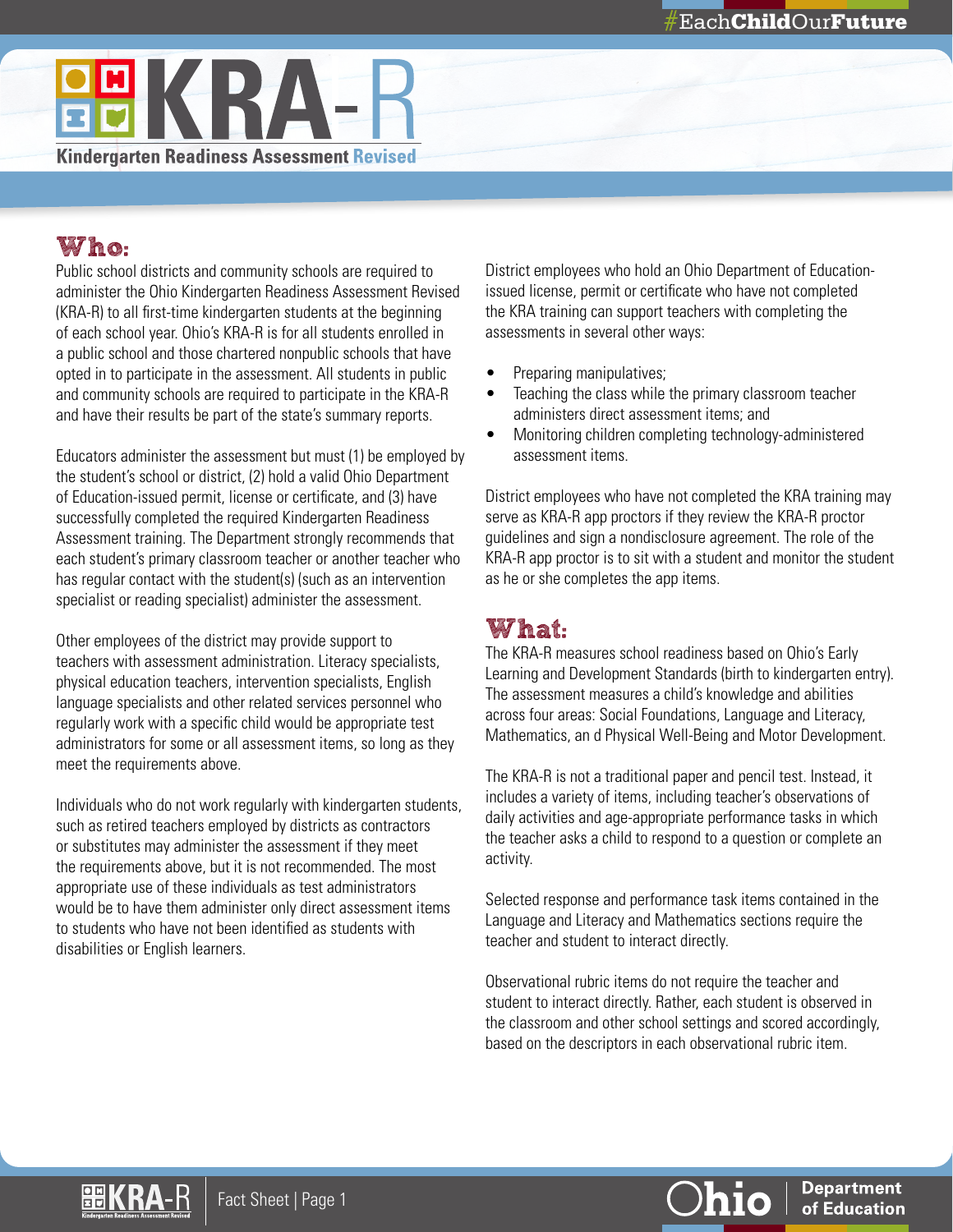

Below are a few examples of activities students may experience in each area:

#### **Language and Literacy:**

Before interactive read-alouds, make predictions and/or ask questions about the text by examining the title, cover, illustrations/photographs, graphic aids and/or text.

#### **Mathematics:**

Count to identify the number of objects in each set, and compare categories using comparison vocabulary (for example, greater/more than, less than, same/equal to).

#### **Social Foundations:**

Interact with peers in complex pretend play, including planning, coordination of roles and cooperation.

#### **Physical Well-Being & Motor Development:**

Demonstrate locomotor skills with control, coordination and balance during active play (for example, running, hopping, jumping).

## Where:

Different parts of the KRA-R can be administered in different settings. Some items are best completed at a table or desk in a classroom or library. Other items my be completed in a computer lab. Observational items may be completed anywhere in the school.

## Why:

Ohio's KRA-R is intended to be used by teachers to improve outcomes for all kindergarten children enrolled in public or community schools. The purpose of the KRA-R is to provide information to stakeholders at the local, regional and state levels about how well-prepared children are for kindergarten. Aggregated assessment reports available in the Ready for Kindergarten Online system at the individual, classroom, school and district levels facilitate use of the KRA-R to inform policy, research and educational decisions. Families, caregivers and kindergarten teachers will learn about each child's skills, learning and developmental needs, so teachers can identify strengths and areas of support needed for each child.

The results provide a measure of a child's level of readiness for instruction in kindergarten standards. The results, coupled with other information about the child, inform decisions about instruction in kindergarten.

Performance on the KRA-R cannot be used to prevent or prohibit a child from remaining in kindergarten.

Research has shown that how prepared children are when they first enter school is a strong predictor of success in future grades. Demonstrating readiness for kindergarten means that children are prepared for today's kindergarten curriculum.

Children who demonstrate age-appropriate knowledge, skills and behaviors in math, reading and social interaction at the start of kindergarten are more likely to continue developing on track throughout their academic careers.

Children who demonstrate school readiness are more likely than their peers to experience later academic success, attain higher levels of education and secure employment.



**Department** 

of Education